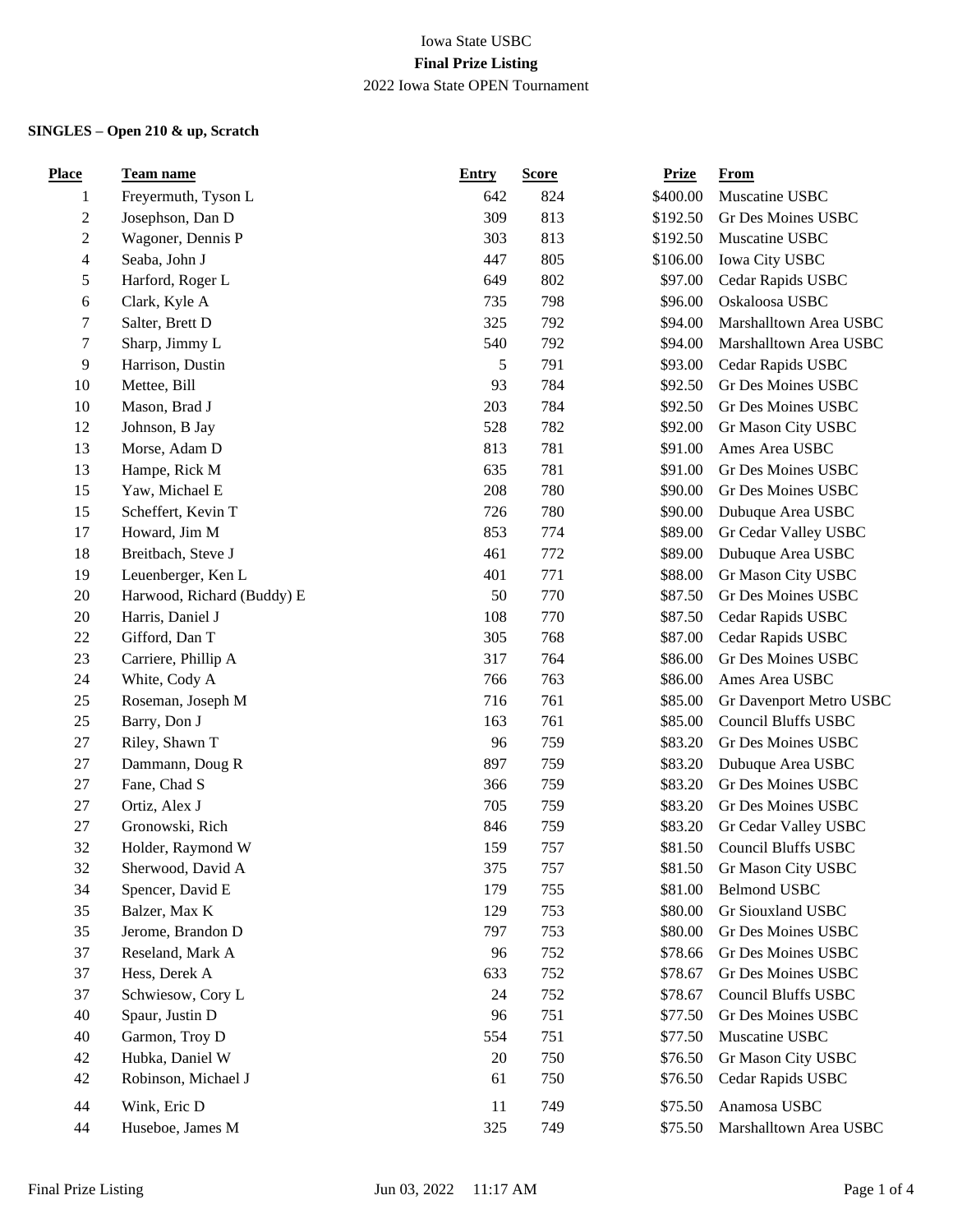| <b>Place</b> | <b>Team name</b>        | <b>Entry</b> | <b>Score</b> | <b>Prize</b> | <b>From</b>                 |
|--------------|-------------------------|--------------|--------------|--------------|-----------------------------|
| 46           | VonderLieth, Korey C    | 38           | 748          | \$74.34      | Gr Siouxland USBC           |
| 46           | Kohl, Heath R           | 904          | 748          | \$74.33      | Dubuque Area USBC           |
| 46           | Smith, Eric J           | 858          | 748          | \$74.33      | Gr Cedar Valley USBC        |
| 49           | Glick, R. Allen         | 136          | 747          | \$73.50      | Ames Area USBC              |
| 49           | Smith, Nathan A         | 159          | 747          | \$73.50      | <b>Council Bluffs USBC</b>  |
| 51           | Jack, Douglas K         | 110          | 746          | \$72.50      | Iowa City USBC              |
| 51           | Allen, Bradley G        | 126          | 746          | \$72.50      | Gr Davenport Metro USBC     |
| 53           | Jones, Larves R         | 886          | 745          | \$71.50      | Gr Cedar Valley USBC        |
| 53           | Bedard, Jacob H         | 854          | 745          | \$71.50      | Gr Cedar Valley USBC        |
| 55           | Piere, Matt J           | 447          | 744          | \$70.50      | Iowa City USBC              |
| 55           | Tevis, Shawn K          | 521          | 744          | \$70.50      | Independence USBC           |
| 57           | Crawford, Craig A       | 306          | 743          | \$70.00      | Gr Davenport Metro USBC     |
| 58           | Merkes, Jason M         | 387          | 742          | \$68.66      | Dubuque Area USBC           |
| 58           | Penne, Mark E           | 890          | 742          | \$68.67      | Gr Cedar Valley USBC        |
| 58           | Hahn, Beau P            | 564          | 742          | \$68.67      | Muscatine USBC              |
| 61           | Swanson, Greg L         | 69           | 741          | \$67.00      | Fort Dodge Area USBC        |
| 61           | Lobdell, Brett A        | 174          | 741          | \$67.00      | Gr Mason City USBC          |
| 61           | Porter, Austin L        | 648          | 741          | \$67.00      | Cedar Rapids USBC           |
| 61           | Houseman, Donald E      | 736          | 741          | \$67.00      | Gr Davenport Metro USBC     |
| 65           | Tucker, Drew D          | 704          | 740          | \$66.00      | Gr Des Moines USBC          |
| 66           | Bieri, Tabitha M        | 555          | 739          | \$65.00      | Muscatine USBC              |
| 67           | Breen, Brian P          | 461          | 738          | \$64.34      | Dubuque Area USBC           |
| 67           | Stalkfleet, Damon L     | 895          | 738          | \$64.33      | Muscatine USBC              |
| 67           | Goodman, Isaac P        | 811          | 738          | \$64.33      | Ames Area USBC              |
| 70           | Saehler, Daniel J       | 450          | 737          | \$62.66      | Iowa City USBC              |
| 70           | Elam, Derek J           | 271          | 737          | \$62.67      | Gr Davenport Metro USBC     |
| 70           | Breitsprecker, Nathan J | 853          | 737          | \$62.67      | Gr Cedar Valley USBC        |
| 73           | Wayman, Jason R         | 159          | 736          | \$61.00      | <b>Council Bluffs USBC</b>  |
| 73           | Clark, Tristan M        | 329          | 736          | \$61.00      | Maquoketa USBC              |
| 73           | Kaestner, Kyle L        | 489          | 736          | \$61.00      | Burlington Area USBC        |
| 73           | Spear, Gregg R          | 135          | 736          | \$61.00      | Ames Area USBC              |
| 77           | Melton, Jonathan D      | 238          | 735          | \$59.50      | Camanche USBC               |
| $77 \,$      | Begley, Andrew J        | 745          | 735          | \$59.50      | Cedar Rapids USBC           |
| 79           | Dodson, Cliff L         | 52           | 733          | \$58.00      | Keokuk USBC                 |
| 79           | Cheville, Steven E      | 133          | 733          | \$58.00      | Gr Mason City USBC          |
| 79           | Meyer, Andrew J         | 887          | 733          | \$58.00      | Gr Cedar Valley USBC        |
| 79           | Noble, Anthony Q        | 451          | 733          | \$58.00      | Iowa City USBC              |
| 83           | Edmunds, Troy S         | 718          | 732          | \$57.00      | Camanche USBC               |
| 84           | Kelly, Michaela M       | 271          | 731          | \$56.00      | Gr Davenport Metro USBC     |
| 85           | Cruse, Russ             | 95           | 730          | \$54.80      | Gr Des Moines USBC          |
| 85           | Kepler, Josh W          | 146          | 730          | \$54.80      | Cedar Rapids USBC           |
| 85           | Mackey, Randy L         | 387          | 730          | \$54.80      | Dubuque Area USBC           |
| 85           | Akin, Ethan 'Adam' A    | 883          | 730          | \$54.80      | Gr Cedar Valley USBC        |
| 85           | Ault, Dustin            | 80           | 730          | \$54.80      | <b>Burlington Area USBC</b> |
| 90           | Caldwell, Blaine C      | 56           | 729          | \$53.00      | Ottumwa Area USBC           |
| 90           | Breitbach, Shawn J      | 462          | 729          | \$53.00      | Dubuque Area USBC           |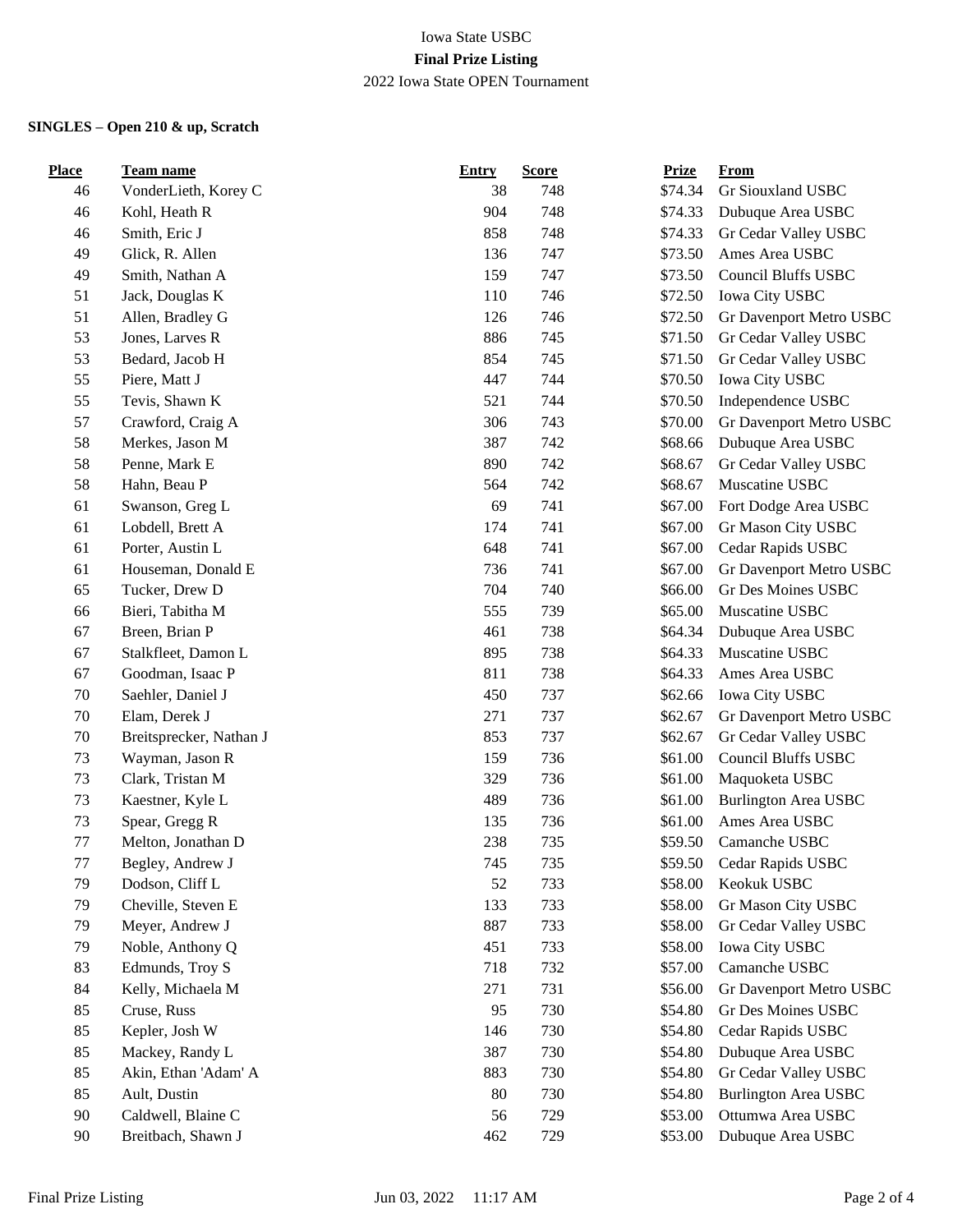| <b>Place</b> | Team name            | <b>Entry</b> | <b>Score</b> | <b>Prize</b> | <b>From</b>             |
|--------------|----------------------|--------------|--------------|--------------|-------------------------|
| 92           | Fuller, Troy A       | 855          | 728          | \$52.00      | Gr Cedar Valley USBC    |
| 92           | Kayle, Ryan J        | 852          | 728          | \$52.00      | Gr Cedar Valley USBC    |
| 94           | Reseland, Alec D     | 187          | 727          | \$51.00      | Gr Des Moines USBC      |
| 94           | Peck, Thomas R       | 663          | 727          | \$51.00      | Gr Des Moines USBC      |
| 96           | Winker, Arthur C     | 890          | 726          | \$50.00      | Gr Cedar Valley USBC    |
| 97           | Ryan, Joe M          | 461          | 725          | \$49.34      | Dubuque Area USBC       |
| 97           | Cottrell, Ben J      | 467          | 725          | \$49.33      | Dubuque Area USBC       |
| 97           | Dornbush, Andrew C   | 49           | 725          | \$49.33      | Clinton USBC            |
| 100          | Trees, Justin M      | 173          | 724          | \$47.20      | Gr Mason City USBC      |
| 100          | Yeisley, Andrew J    | 280          | 724          | \$47.20      | Cedar Rapids USBC       |
| 100          | Wolff, Kevin M       | 447          | 724          | \$47.20      | Iowa City USBC          |
| 100          | Krack, Andrew J      | 626          | 724          | \$47.20      | Gr Davenport Metro USBC |
| 100          | Bush, Scott R        | 884          | 724          | \$47.20      | Gr Cedar Valley USBC    |
| 105          | Moore, Andy J        | 347          | 723          | \$45.00      | Waukon USBC             |
| 105          | Hogan, Greg          | 696          | 723          | \$45.00      | Keokuk USBC             |
| 105          | Hedrick, Colton L    | 726          | 723          | \$45.00      | Dubuque Area USBC       |
| 105          | Petersen, Mark D     | 81           | 723          | \$45.00      | Gr Davenport Metro USBC |
| 109          | Garringer, Tavis     | 138          | 722          | \$43.50      | Cedar Rapids USBC       |
| 109          | Brink, Tasha R       | 340          | 722          | \$43.50      | Waukon USBC             |
| 111          | Lanning, Zachary M   | 329          | 721          | \$41.28      | Maquoketa USBC          |
| 111          | Shaw, John P         | 710          | 721          | \$41.28      | Gr Des Moines USBC      |
| 111          | Langholdt, Josh S    | 583          | 721          | \$41.28      | Manning USBC            |
| 111          | Lake, Tim            | 885          | 721          | \$41.29      | Gr Cedar Valley USBC    |
| 111          | Watters, Chris L     | 652          | 721          | \$41.29      | Dubuque Area USBC       |
| 111          | Steen, Brandon L     | 854          | 721          | \$41.29      | Gr Cedar Valley USBC    |
| 111          | Weber, Michael J     | 871          | 721          | \$41.29      | Gr Cedar Valley USBC    |
| 118          | Calkins, Kenneth G   | 93           | 720          | \$39.00      | Gr Des Moines USBC      |
| 118          | Till, Riley J        | 640          | 720          | \$39.00      | <b>Bellevue USBC</b>    |
| 120          | Kohrs, Tim L         | 286          | 719          | \$37.50      | Cedar Rapids USBC       |
| 120          | Holliday, Rodney A   | 318          | 719          | \$37.50      | Gr Des Moines USBC      |
| 120          | Kucera, Dave K       | 710          | 719          | \$37.50      | Gr Des Moines USBC      |
| 120          | Wilson, Ryan C       | 883          | 719          | \$37.50      | Gr Cedar Valley USBC    |
| 124          | Tometz, Anthony M    | 421          | 718          | \$35.20      | Iowa City USBC          |
| 124          | Ewalt, Dacoda J      | 656          | 718          | \$35.20      | Gr Des Moines USBC      |
| 124          | Dicks, Dennis M      | 710          | 718          | \$35.20      | Gr Des Moines USBC      |
| 124          | Eckstein, Joe J      | 307          | 718          | \$35.20      | Gr Des Moines USBC      |
| 124          | Bowers, Bryan W      | 209          | 718          | \$35.20      | Gr Des Moines USBC      |
| 129          | Pregler, Joe R       | 67           | 717          | \$32.00      | Dubuque Area USBC       |
| 129          | Taylor, Roger T      | 93           | 717          | \$32.00      | Gr Des Moines USBC      |
| 129          | Werthmann, Spencer A | 326          | 717          | \$32.00      | Marshalltown Area USBC  |
| 129          | Wentz, Larry C       | 373          | 717          | \$32.00      | Gr Mason City USBC      |
| 129          | Klein, Kody M        | 469          | 717          | \$32.00      | Dubuque Area USBC       |
| 129          | Rollins, Bruce G     | 722          | 717          | \$32.00      | Fort Dodge Area USBC    |
| 129          | Schopper, Alan J     | 856          | 717          | \$32.00      | Gr Cedar Valley USBC    |
| 129          | Heath, Robert C      | 282          | 717          | \$32.00      | Greene County USBC      |